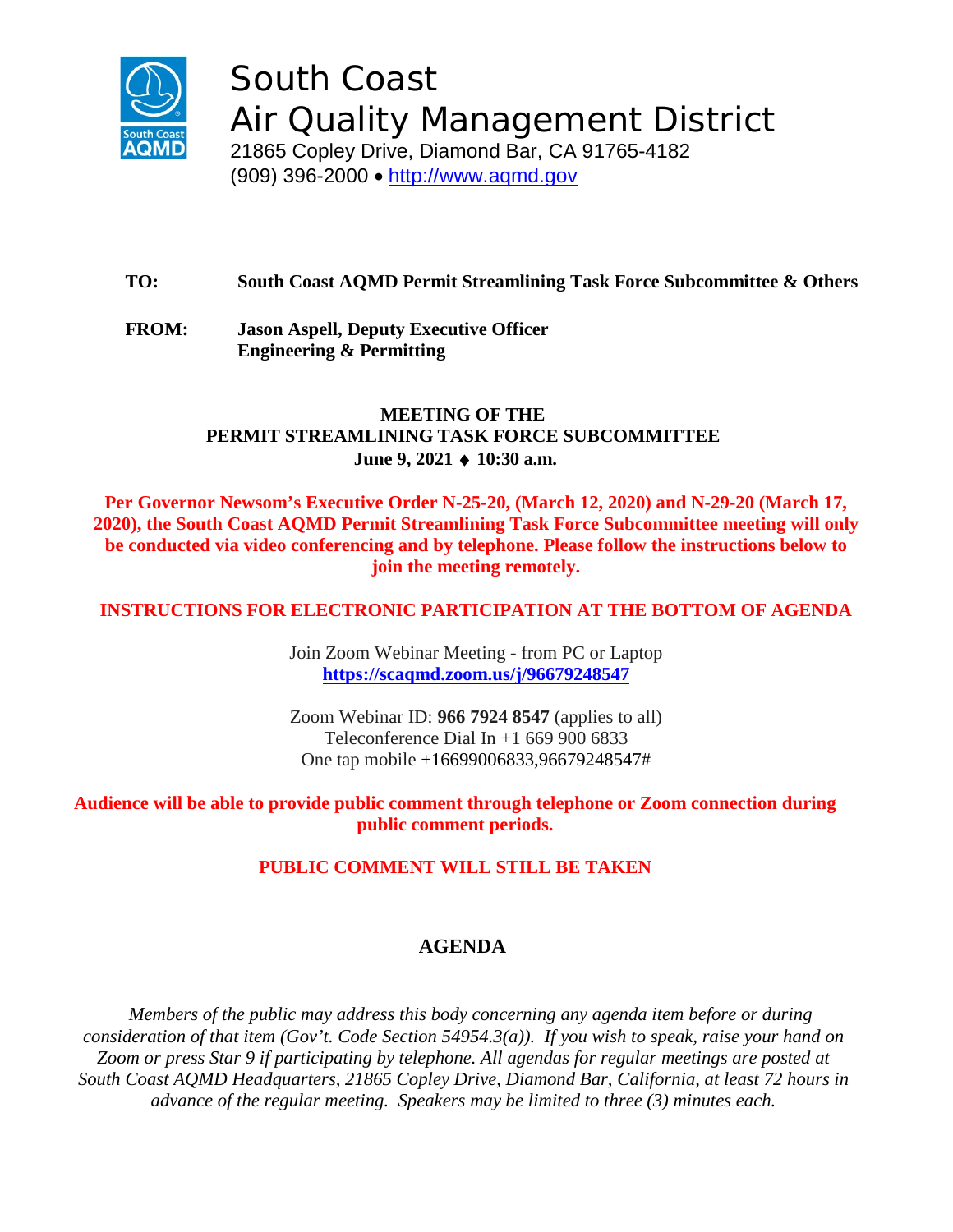### **INFORMATIONAL ITEMS**

| 1. | <b>Call to Order/Opening Remarks</b>                                                                                                                                                                                                                                              | <b>Jason Aspell</b><br>Deputy Executive<br>Officer/E&P |
|----|-----------------------------------------------------------------------------------------------------------------------------------------------------------------------------------------------------------------------------------------------------------------------------------|--------------------------------------------------------|
| 2. | <b>Pending Applications Inventory Update</b><br>Staff will present the current pending applications inventory and<br>prospective goal towards maintaining a sustainable level.                                                                                                    | <b>Jason Aspell</b>                                    |
| 3. | <b>Pending Application Status Dashboard Update</b><br>Staff will present an update on the implementation of the pending<br>application status dashboard used to monitor intermediate facility<br>and agency pending actions required to complete permit processing<br>activities. | David Ono<br>Sr. AQ<br>Engineering<br>Manager/E&P      |
| 4. | <b>On-Line Filing Update</b><br>Staff will present an update on the ongoing efforts to further on-<br>line permit and permit registration filing capabilities.                                                                                                                    | David Hauck<br>Supervising AQ<br>Engineer/E&P          |
| 5. | <b>Permit Processing Handbook Update</b><br>Staff will present an update on the continuing development of the<br>Permit Processing Handbook.                                                                                                                                      | Janice West<br>Sr. AQ<br>Engineer/E&P                  |
| 6. | <b>Public Comment Period</b><br>At the end of the regular meeting agenda, an opportunity is also<br>provided for the public to speak on any subject within the<br>Subcommittee's authority that is not on the agenda. Speakers may                                                | All Attendees                                          |

#### **Americans with Disabilities Act and Language Accessibility**

be limited to three (3) minutes each.

*Disability and language-related accommodations can be requested to allow participation in the Permit Streamlining Task Force Subcommittee meeting. The agenda will be made available, upon request, in appropriate alternative formats to assist persons with a disability (Gov't Code Section 54954.2(a)). In addition, other documents may be requested in alternative formats and languages. Any disability or language related accommodation must be requested as soon as practicable. Requests will be accommodated unless providing the accommodation would result in a fundamental alteration or undue burden to the South Coast AQMD. Please contact Roula El Hajal at (909) 396- 2763 from 7:00 a.m. to 5:30 p.m., Tuesday through Friday, or send the request to [relhajal@aqmd.gov](mailto:relhajal@aqmd.gov) .*

### **Document Availability**

*All documents (i) constituting non-exempt public records, (ii) relating to an item on an agenda for a regular meeting, and (iii) having been distributed to at least a majority of the subcommittee after the agenda is posted, are available by contacting Roula El Hajal at (909) 396-2763, or send the request to [relhajal@aqmd.gov.](mailto:relhajal@aqmd.gov)*